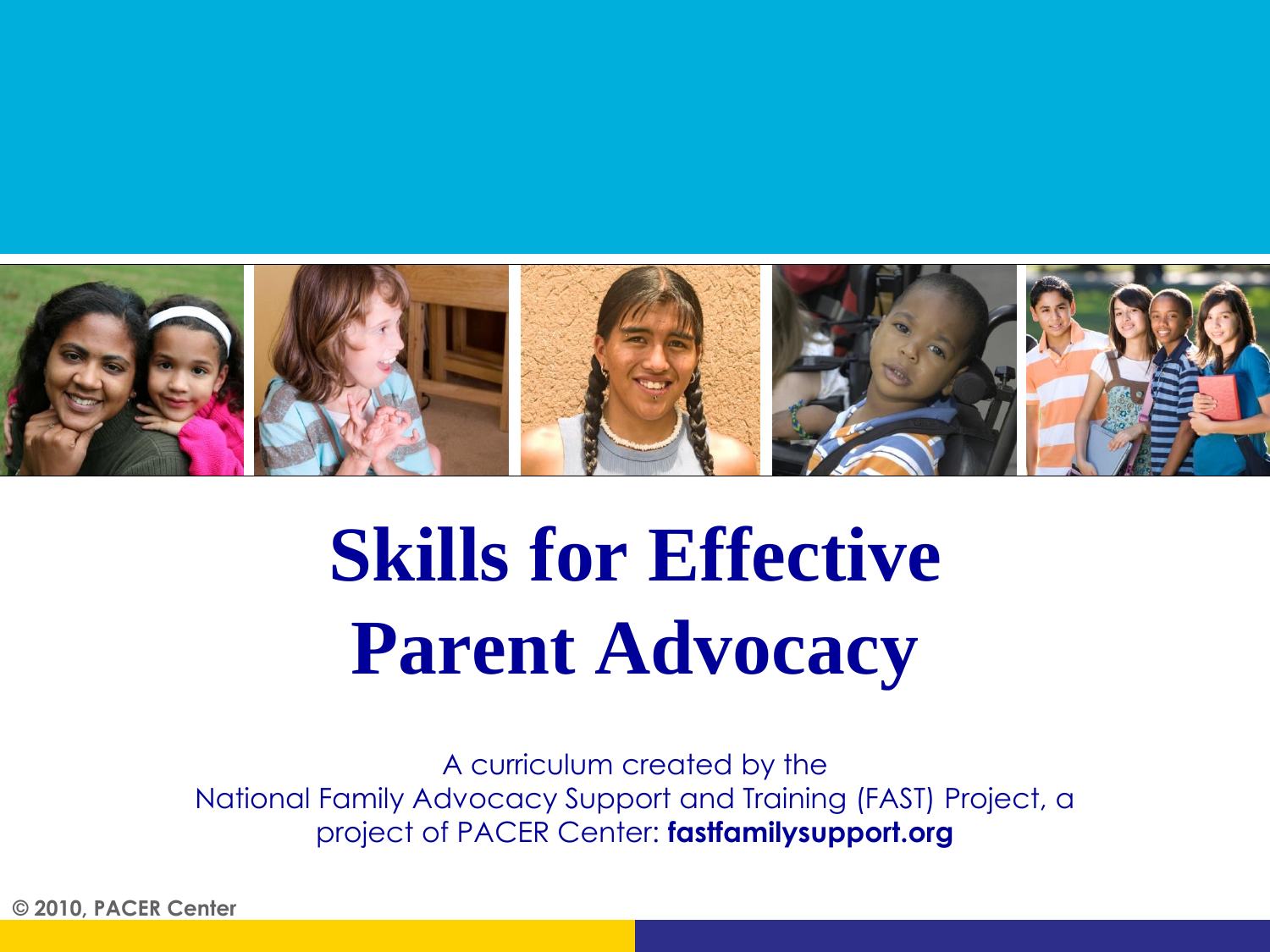**Skills for Effective Parent Advocacy A curriculum created by the National Family Advocacy Support and Training** *(FAST)* **Project**

### **WISCONSIN FAMILY ASSISTANCE CENTER FOR EDUCATION, TRAINING & SUPPORT WI FACETS 600 W. VIRGINIA STREET SUITE 501 MILWAUKEE, WI 53204 www.wifacets.org**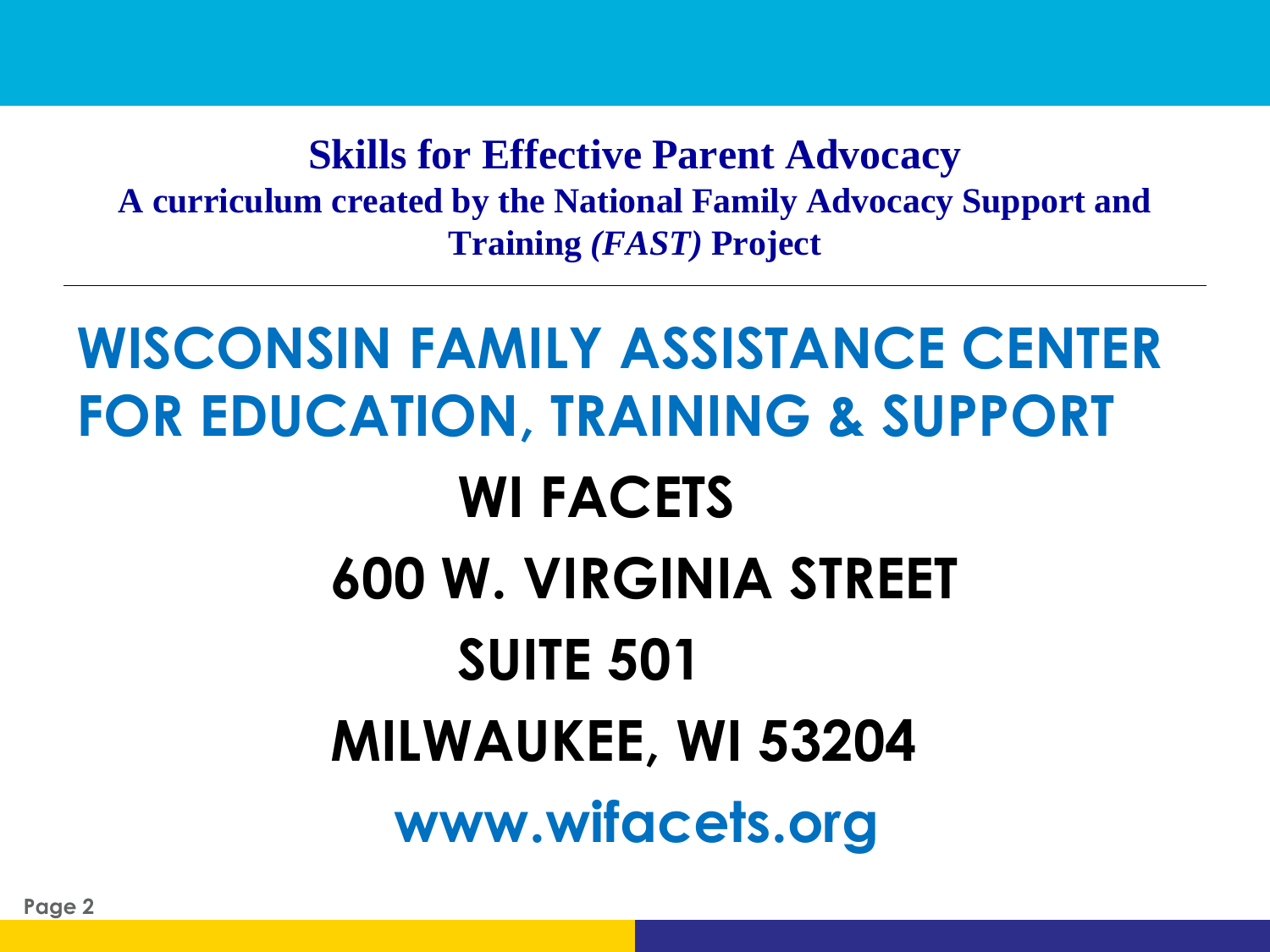## **Agenda**

### **You will learn:**

- What advocacy means
- How to improve your advocacy skills
- How you can make a difference!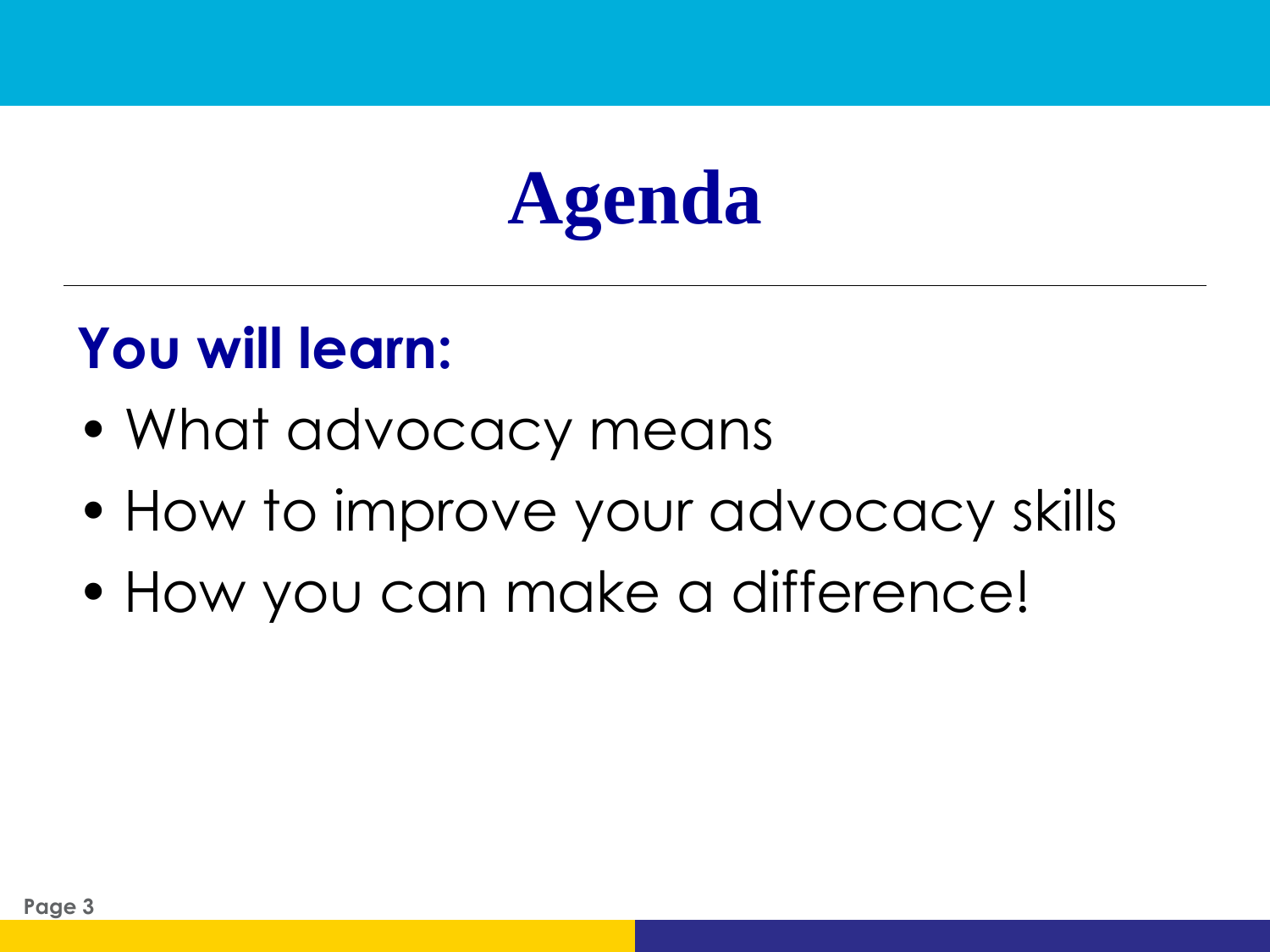### **Use Your Power**

### **"The most common way people give up their power is by thinking they don't have any."**  —Alice Walker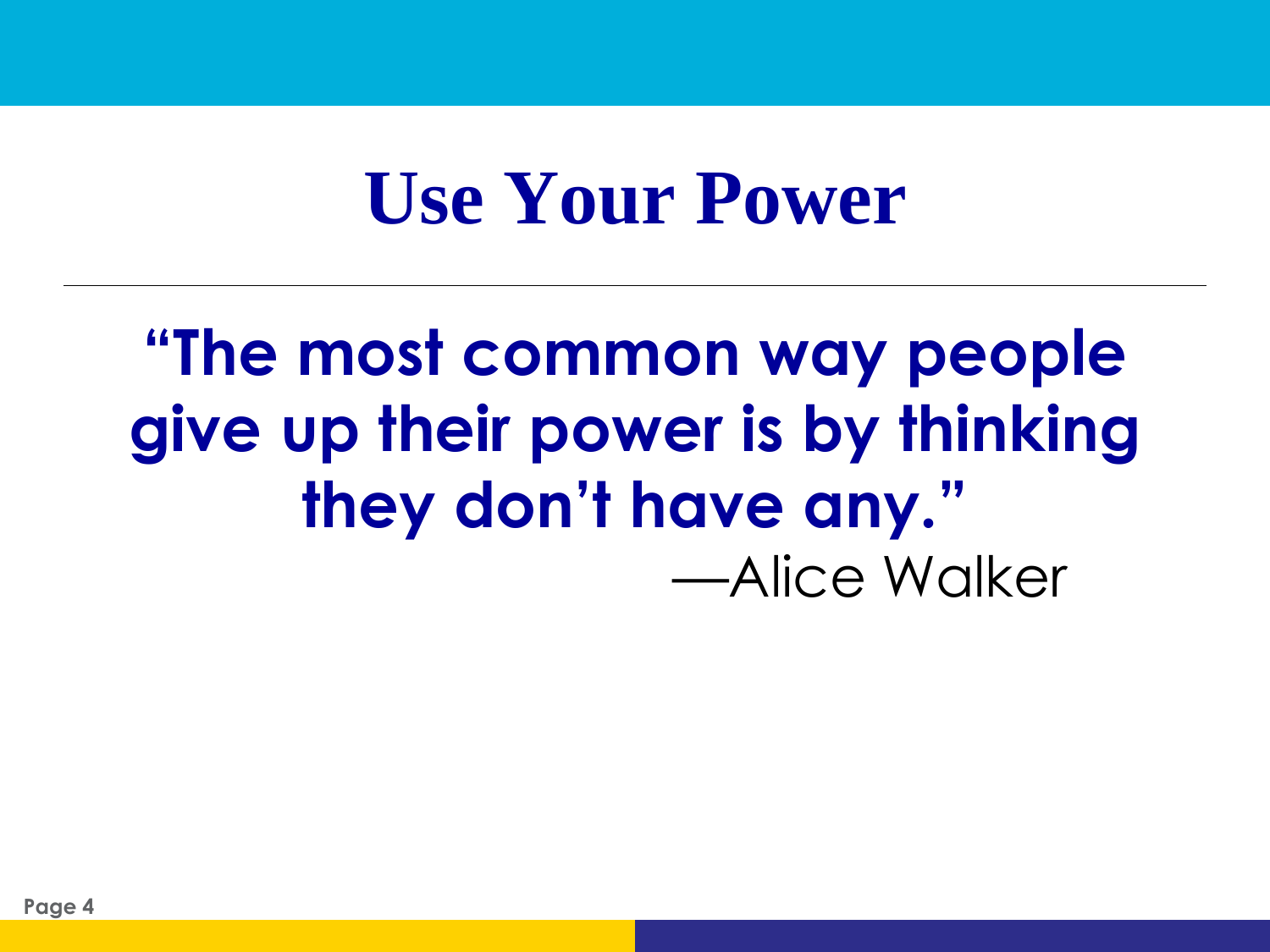## **What is an Advocate?**

### **Advocates speak up for themselves or others to make things better.**

#### **Have you ever?**

- Met with your child's teacher about any issue?
- Spoke at a local gathering about a project you care about?
- Told a cashier that an item was not ringing up correctly?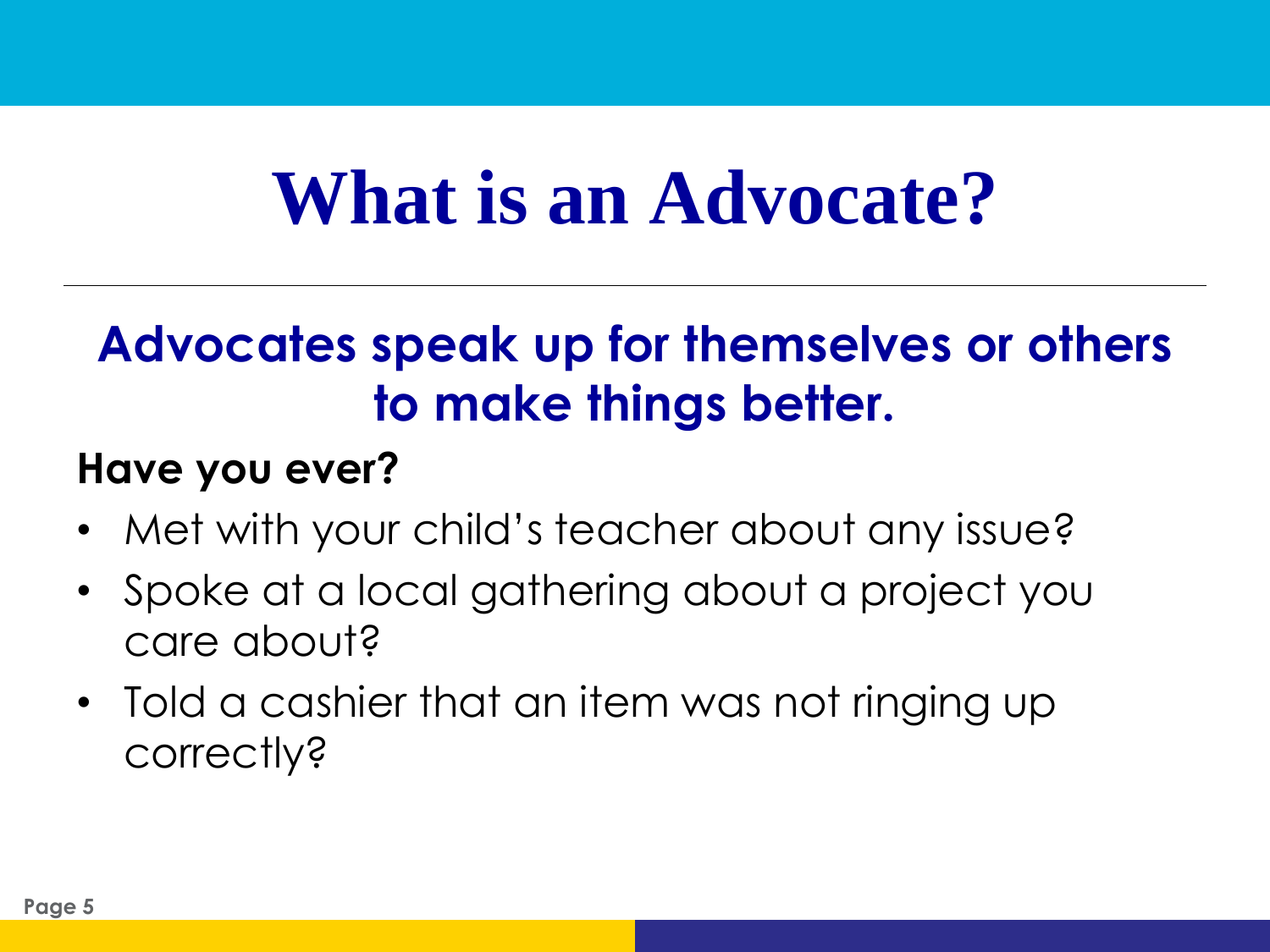## **Why be an Advocate?**



- Your experiences are valuable and can be used to improve things
- You know when something is or isn't working
- You have ideas how to make things better
- You have the only longterm connection to this child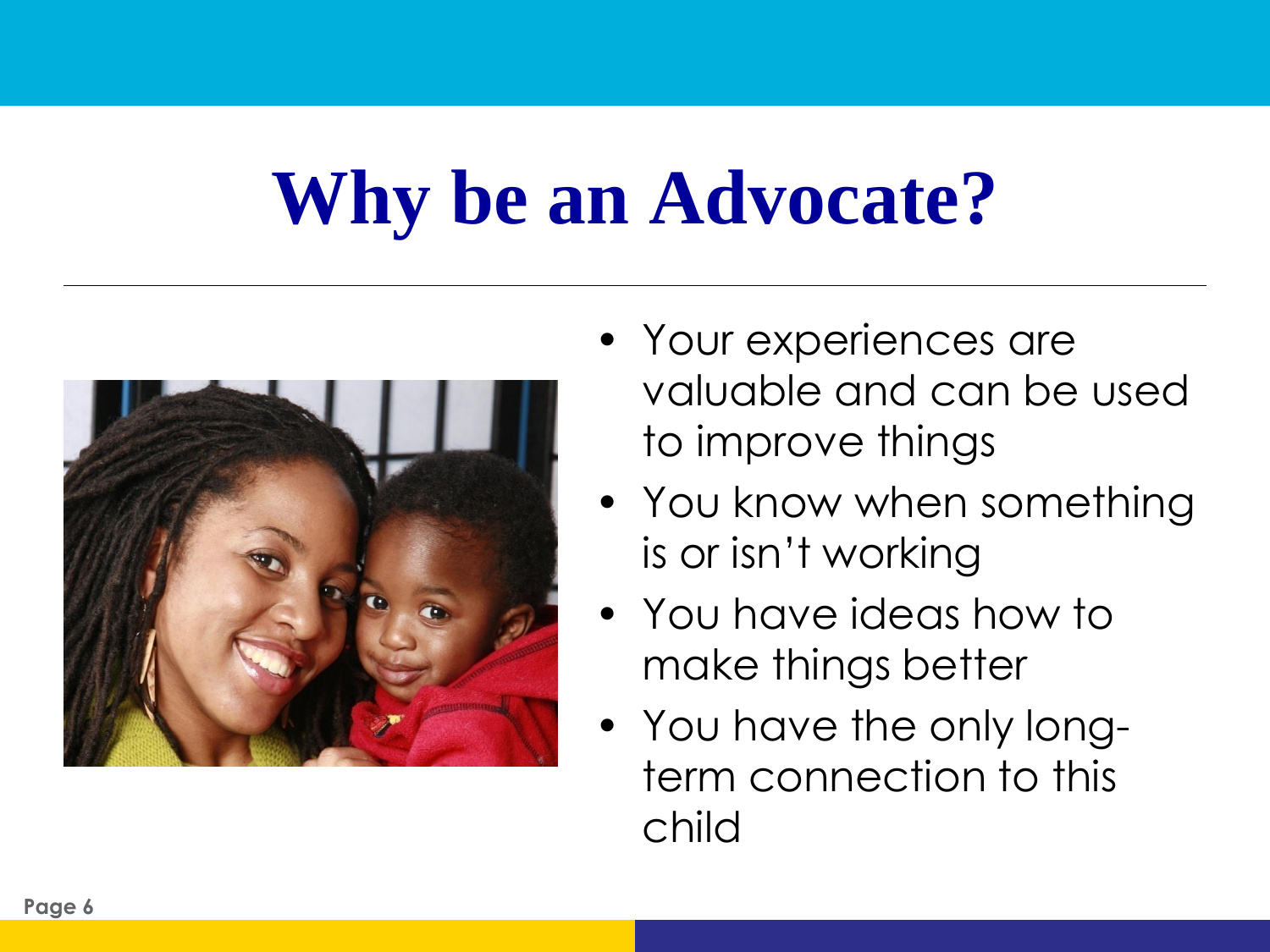## **Six Skills**

### **To be an effective advocate:**

- 1. Understand your child's disability
- 2. Know the key players
- 3. Know your rights and responsibilities
- 4. Become well organized
- 5. Use clear and effective communication
- 6. Know how to resolve disagreements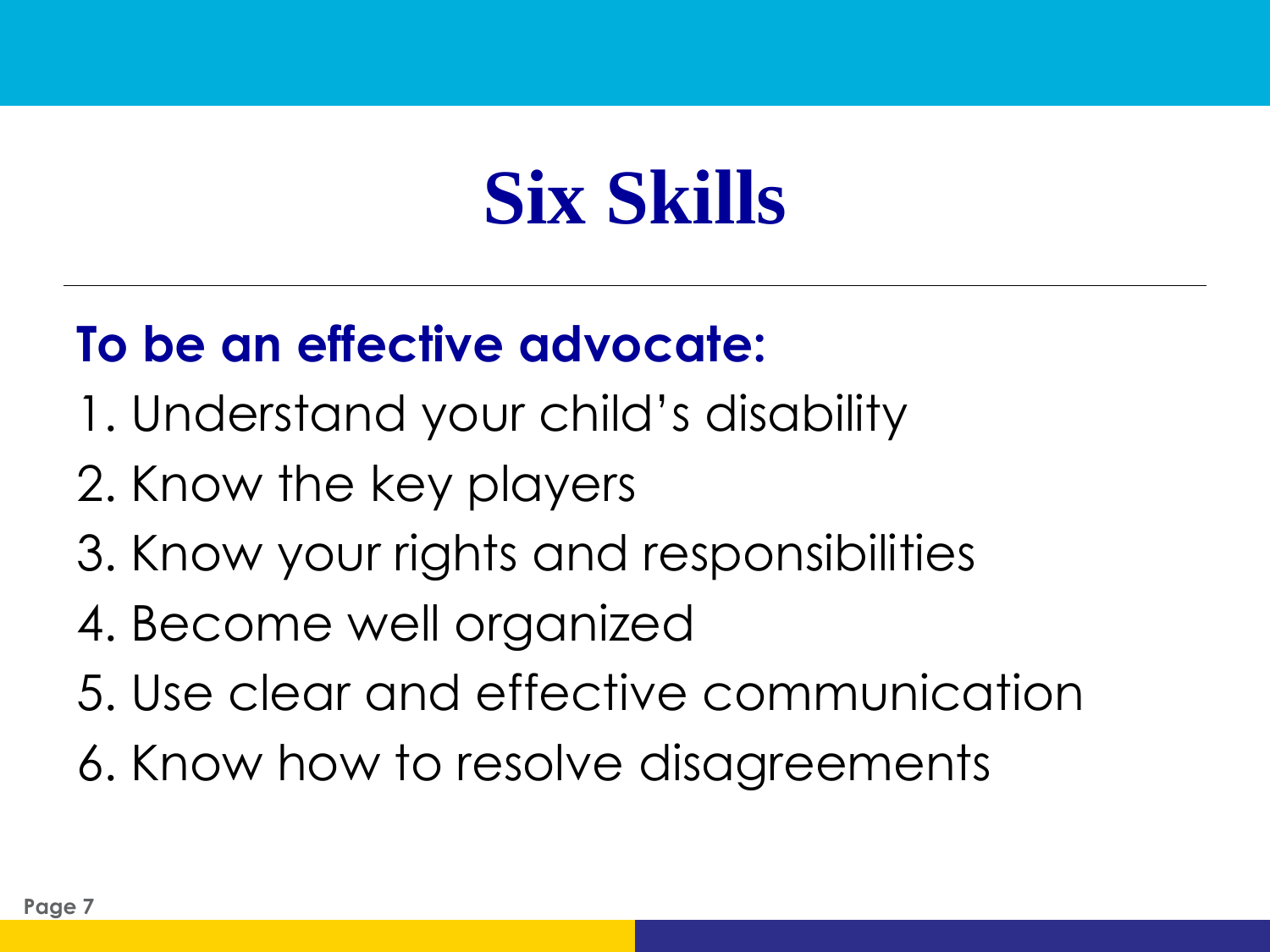## **In Other Words:**

- 1. Who is the "star"?
- 2. Who are the players?
- 3. What are the rules?
- 4. What is my plan of action?
- 5. What do I say when it's my turn?
- 6. What do we do when Page 8<br>**Page 8**

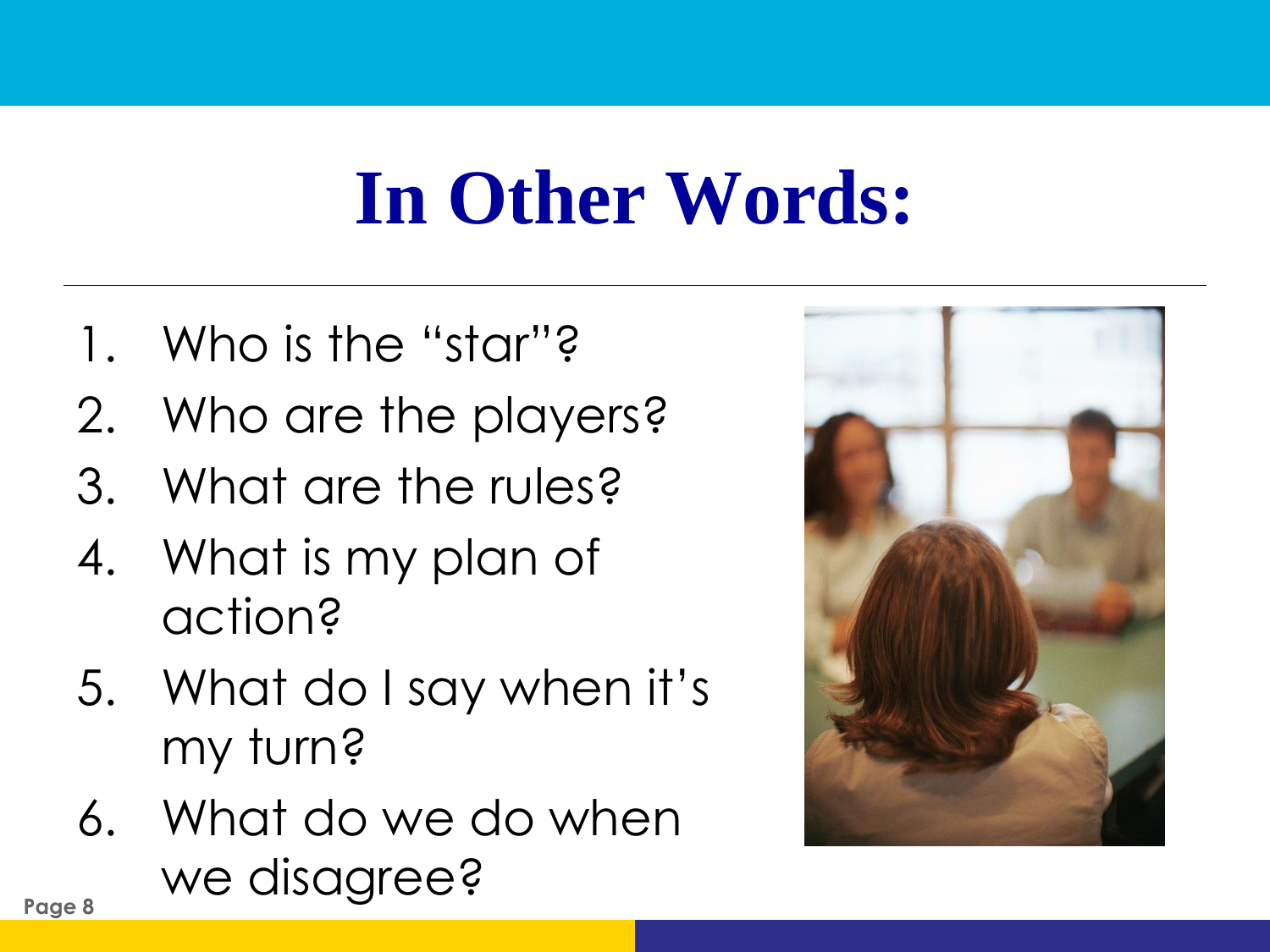# **Skill #1: Understand Your Child's Disability**



#### **Understanding helps you:**

- Know which services are appropriate for your child
- Have high expectations
- Find the right assistive technology and accommodations

**Use resources to learn more!**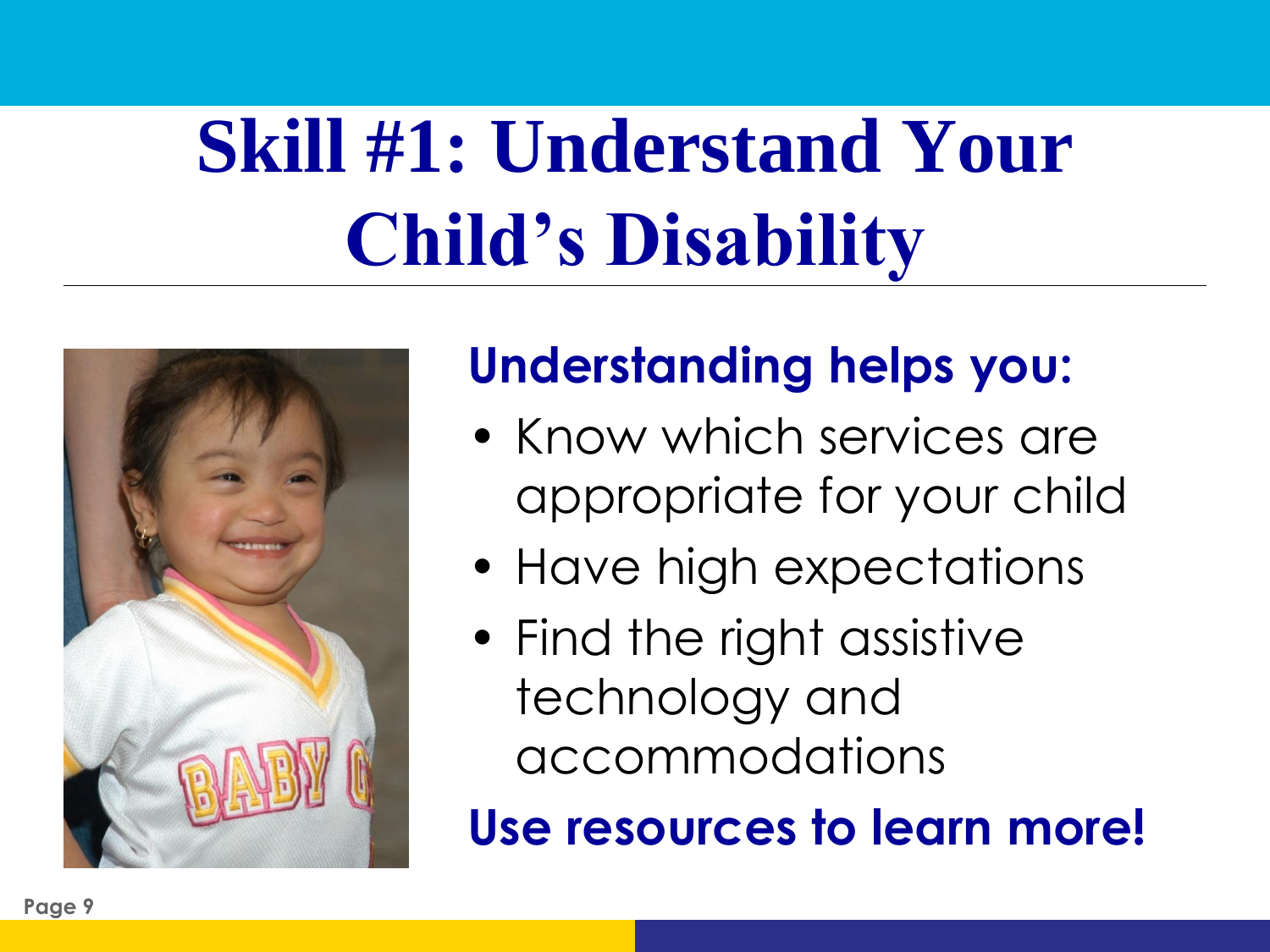## **Skill #2: Know the Key Players**

- Who is the director or decision maker?
- Are staff people public, non-profit, or private employees?
- How can you find a person's name?

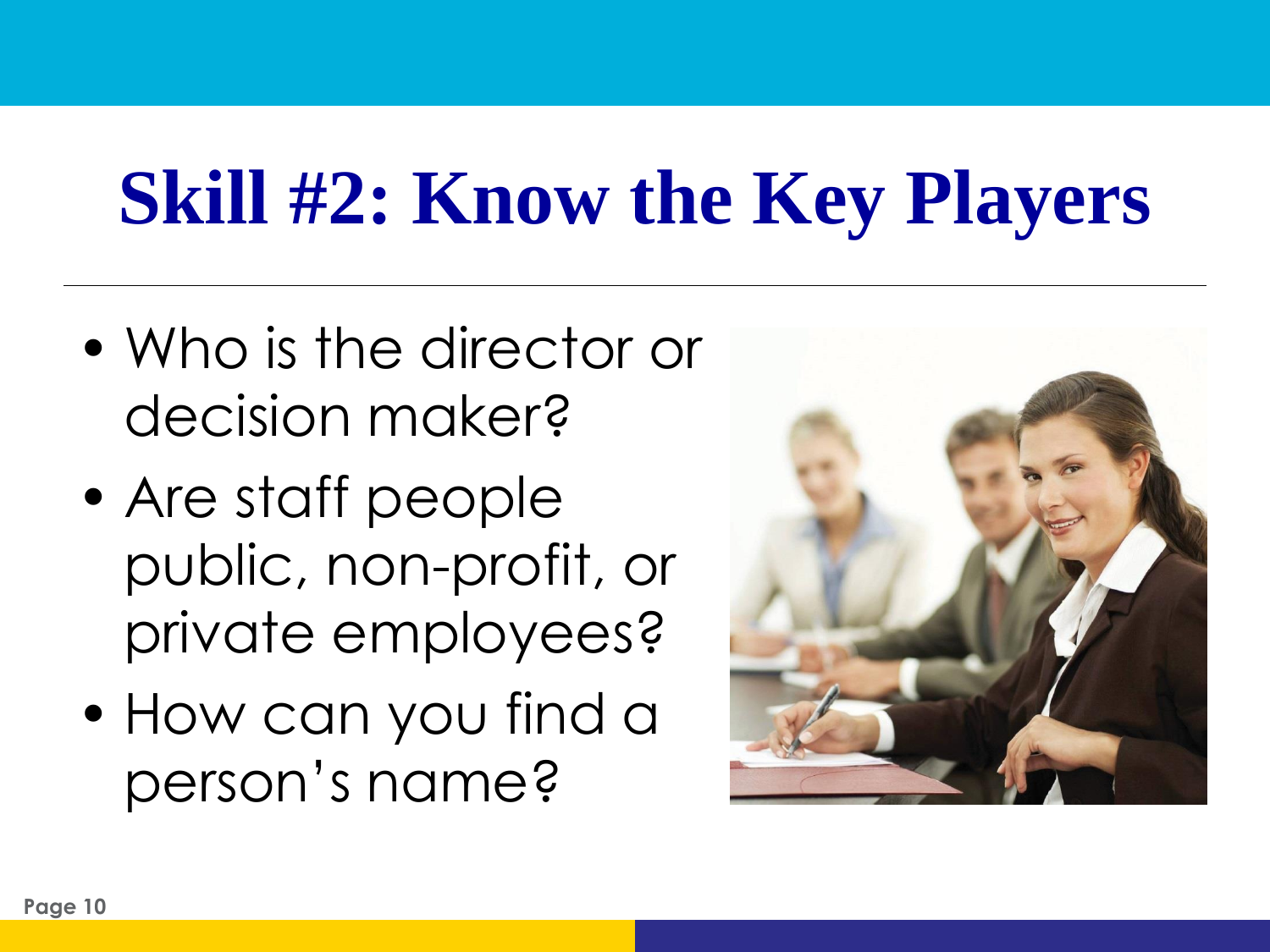# **Skill #3: Know Your Rights and Responsibilities**

### **Learn about them by:**

- Reading Web sites
- Asking how service is funded
- Asking to see laws and policies
- Asking questions
- Joining a group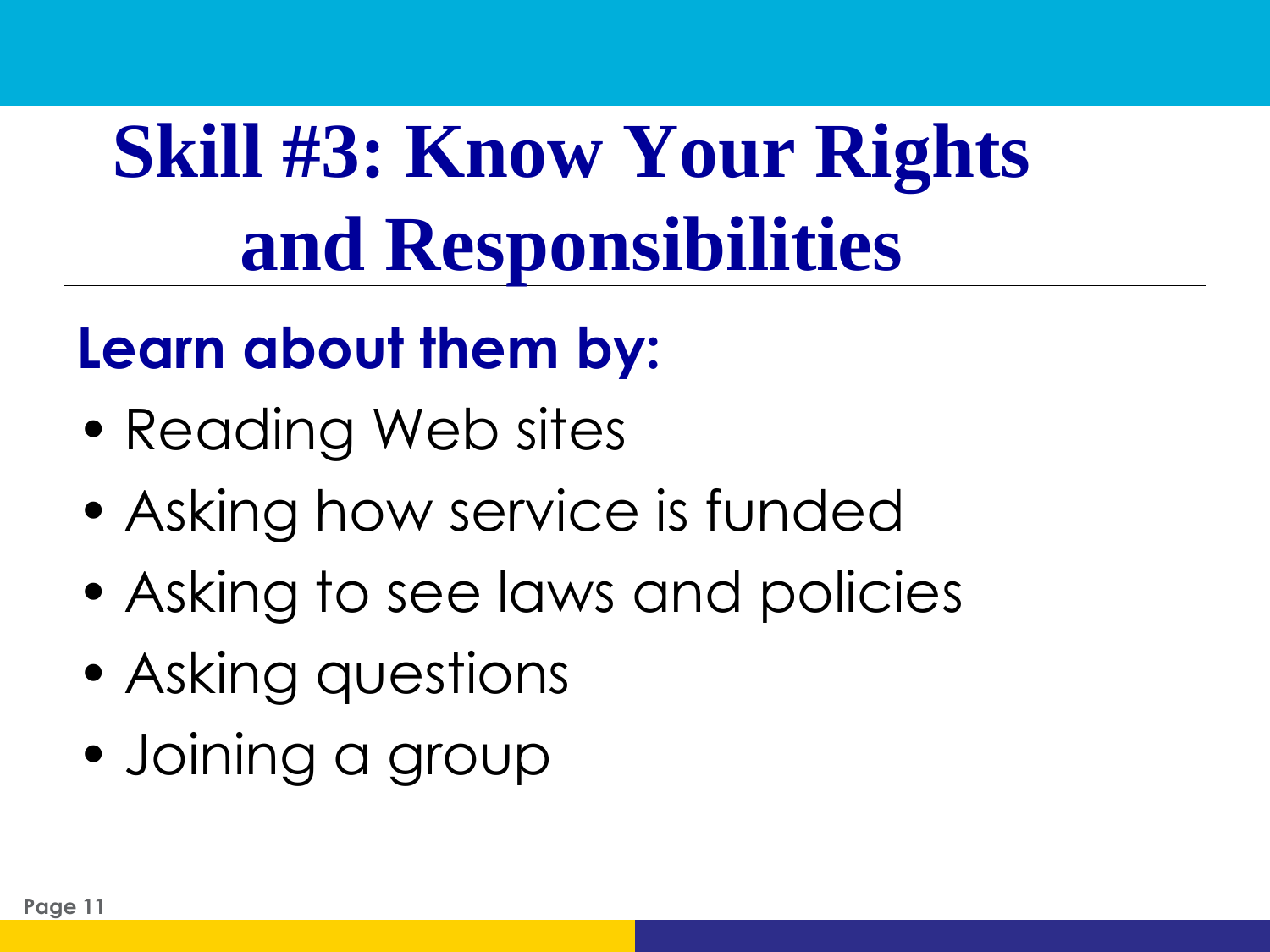### **Parents as Partners**

### **Parents and professionals can be partners and:**

- Work together
- Share goals
- Have individual roles
- Share authority
- Have different skills
- Solve problems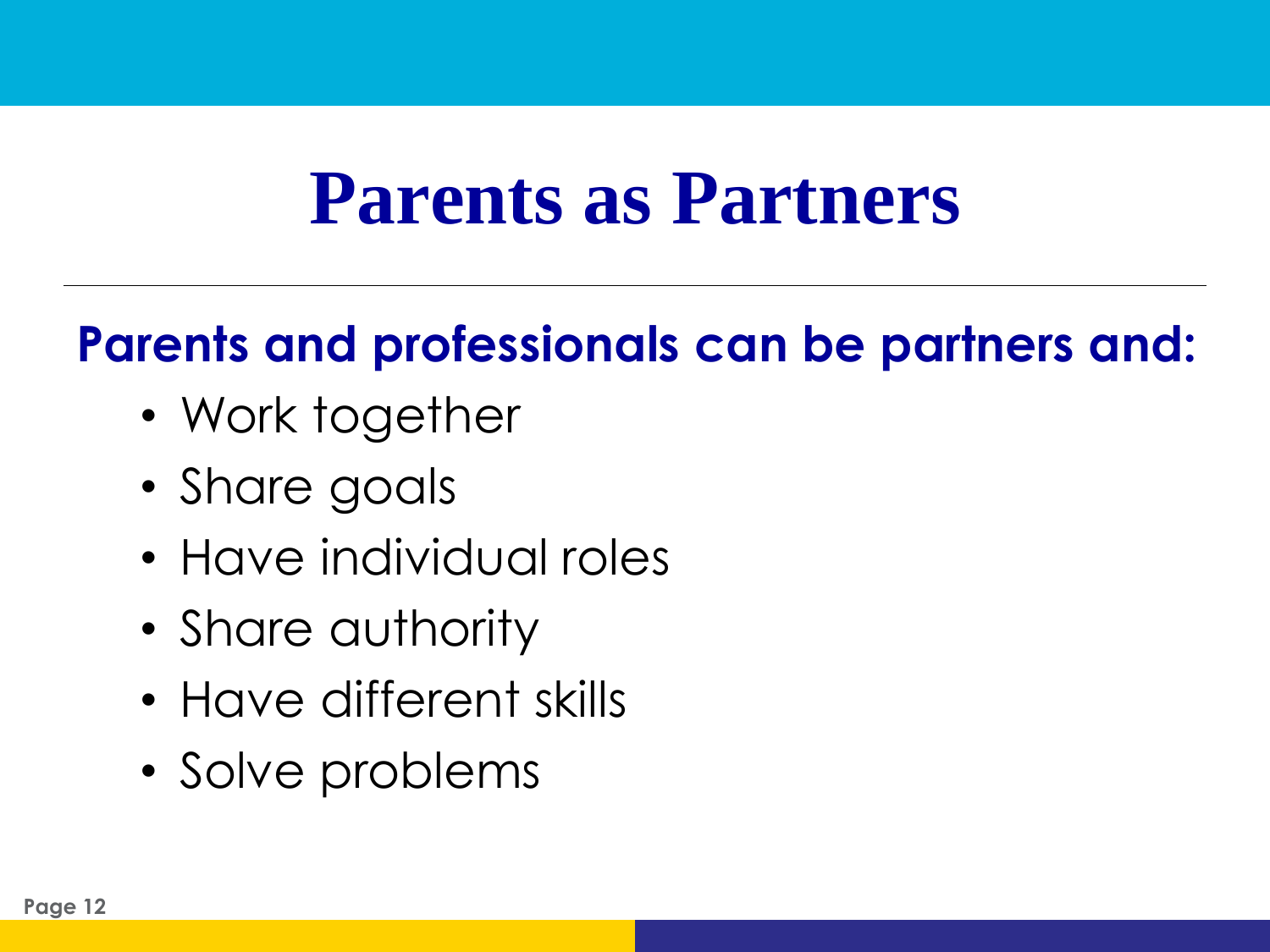# **Skill #4: Become Well Organized**



- Keep records
- Put it in writing
- Keep a phone log
- Have a meeting notebook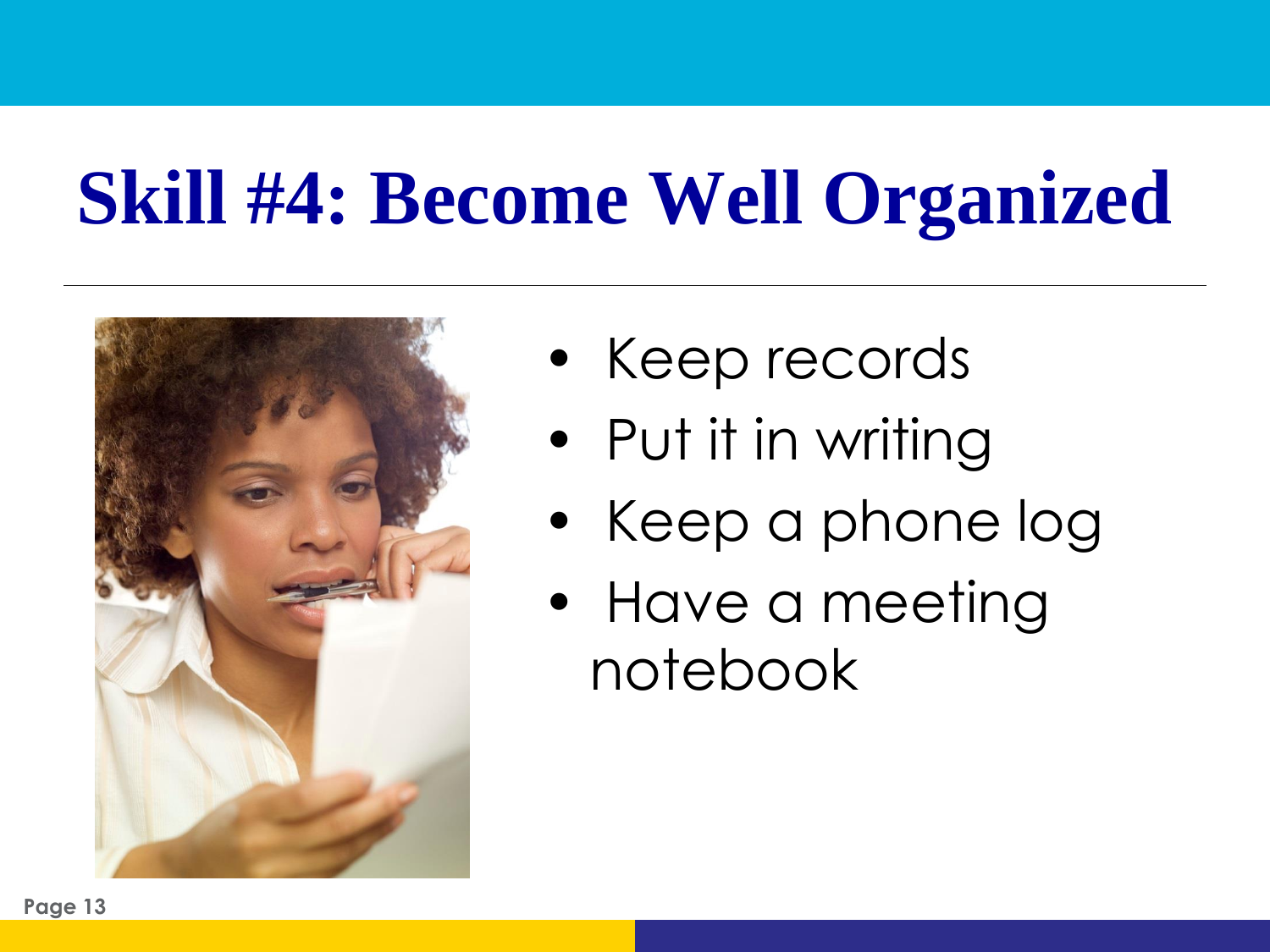# **Skill #5: Use Clear and Effective Communication**

- Keep your eyes on the "prize" – the right service for your child!
- Listen and ask questions

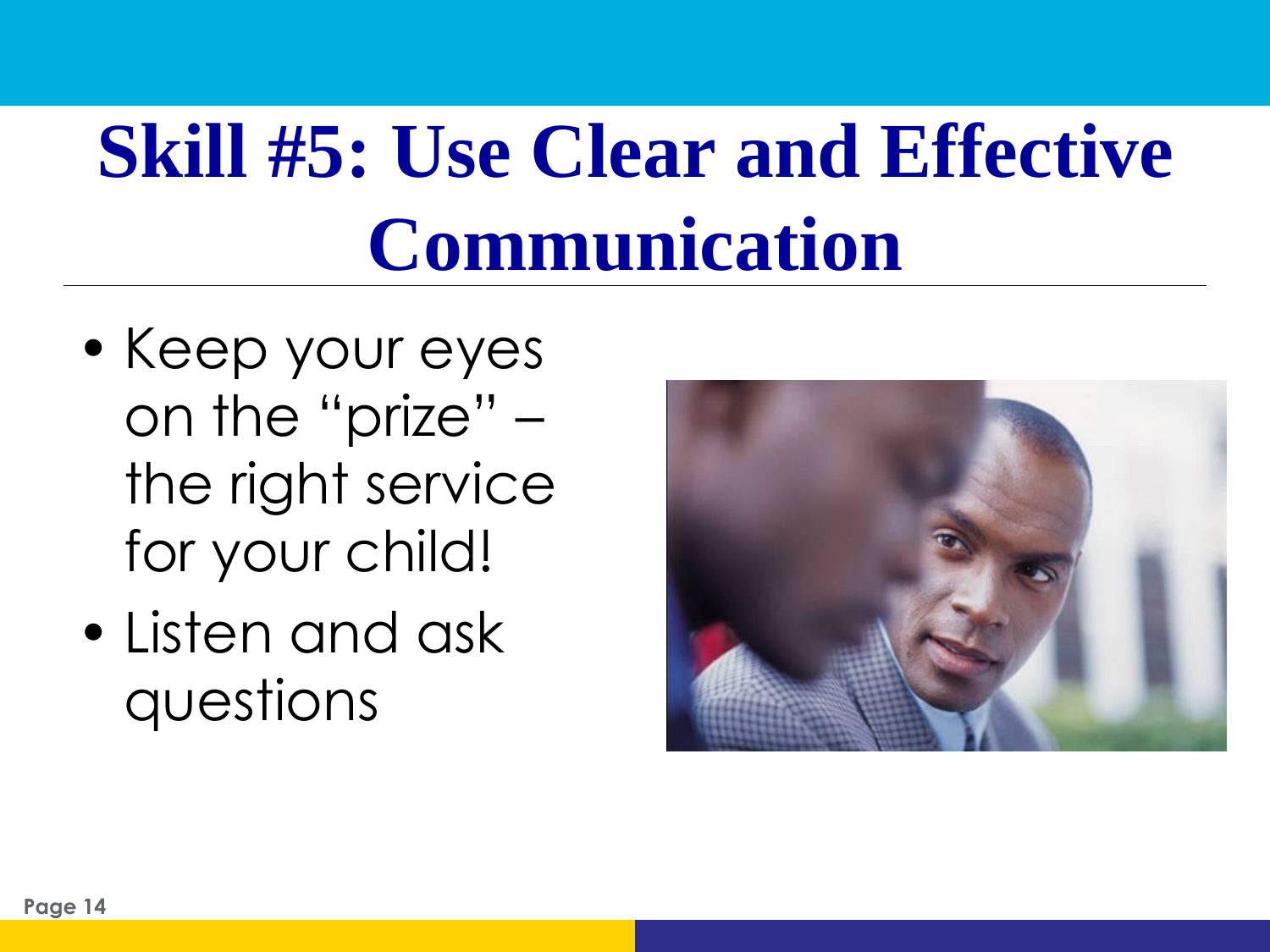# **Skill #5: Use Clear and Effective Communication**

- Focus on needs of the child
- Problem solve together to find solutions

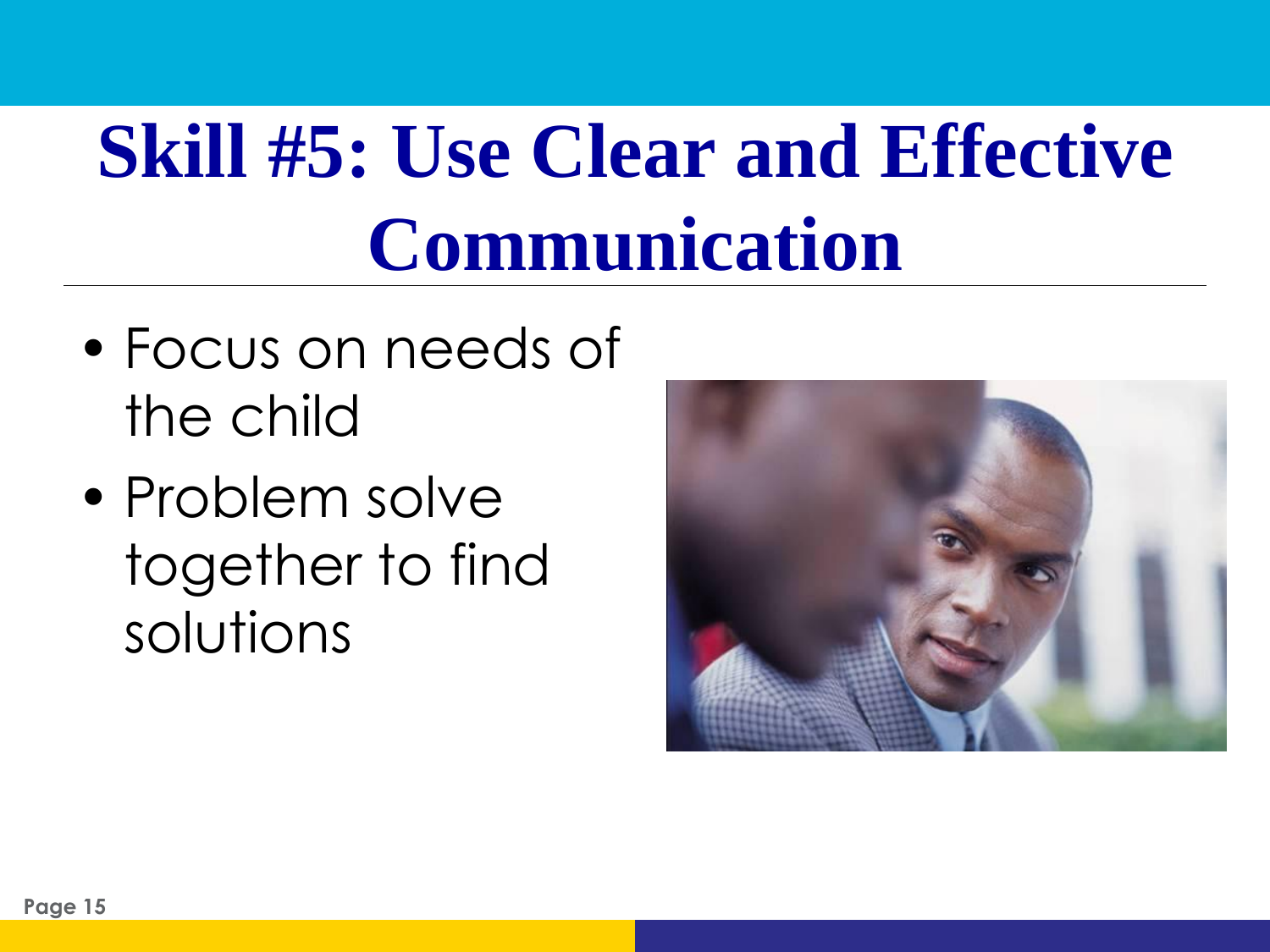# **Skill # 5: Use Clear and Effective Communication**

- Speak clearly
- Avoid making people feel defensive
- Turn negatives into positives
- Summarize

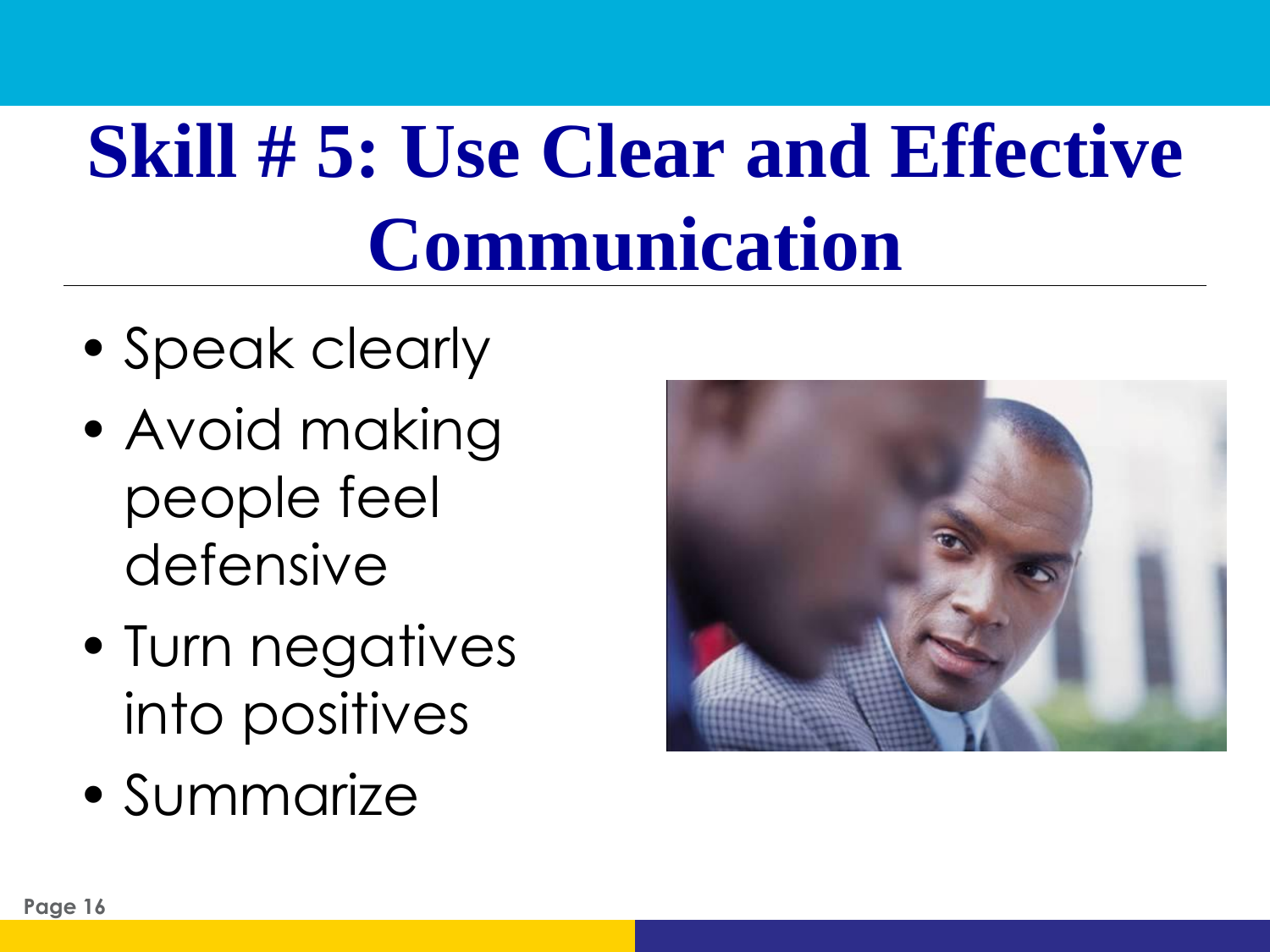# **Tips for Good Communication at a Meeting**

- Focus on your goal
- Show respect and expect it from others
- Manage your emotions
- Ask questions
- Rephrase for clarification
- Say thanks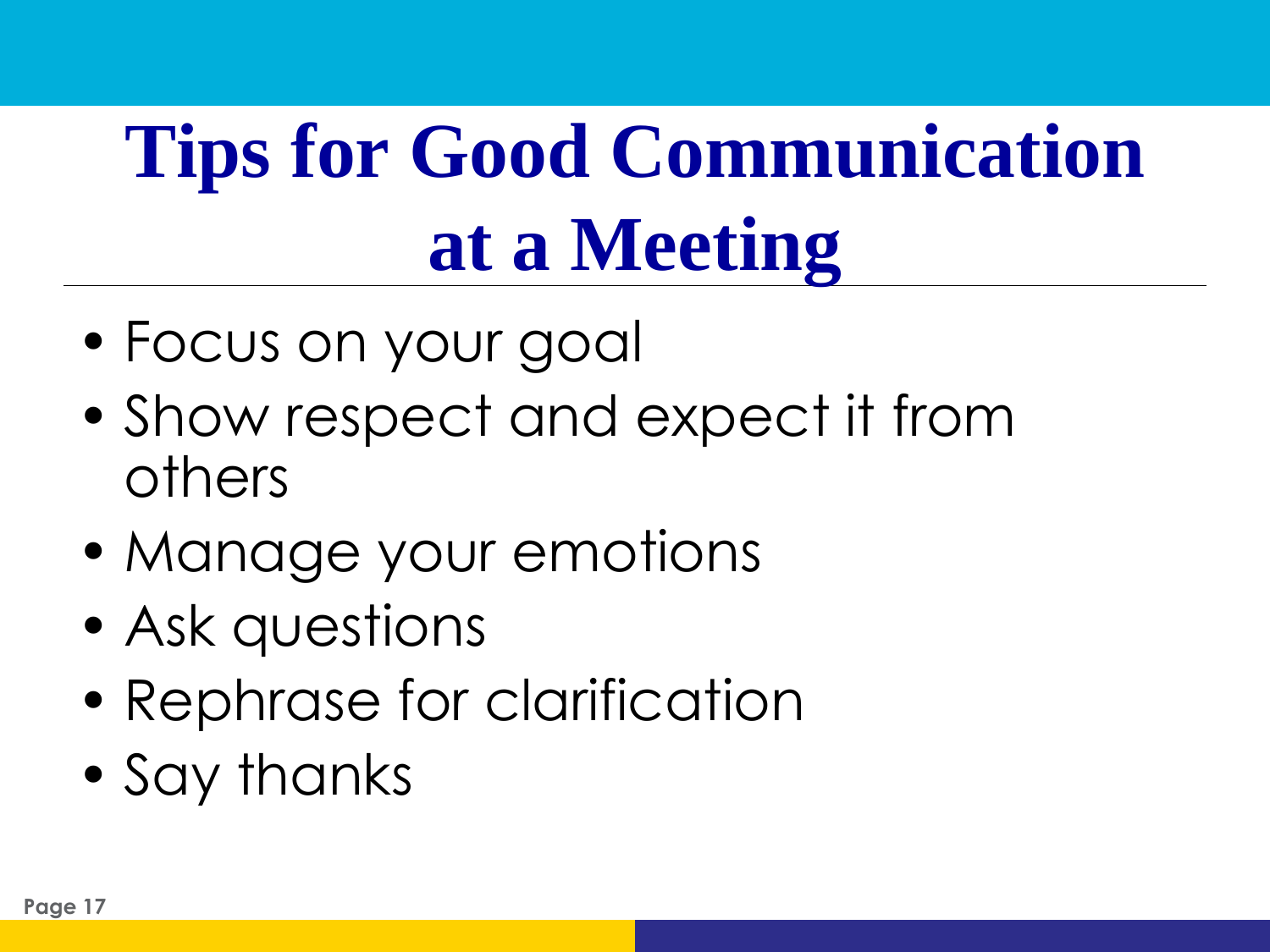## **Tips for Written Communication**

### **Letters should:**

- Be sent to person who can make a change
- Be dated and signed
- Focus on one or two issues
- Be no longer than one page
- Set a deadline if a reply is requested
- Give your contact information

**Remember to keep a copy for yourself!**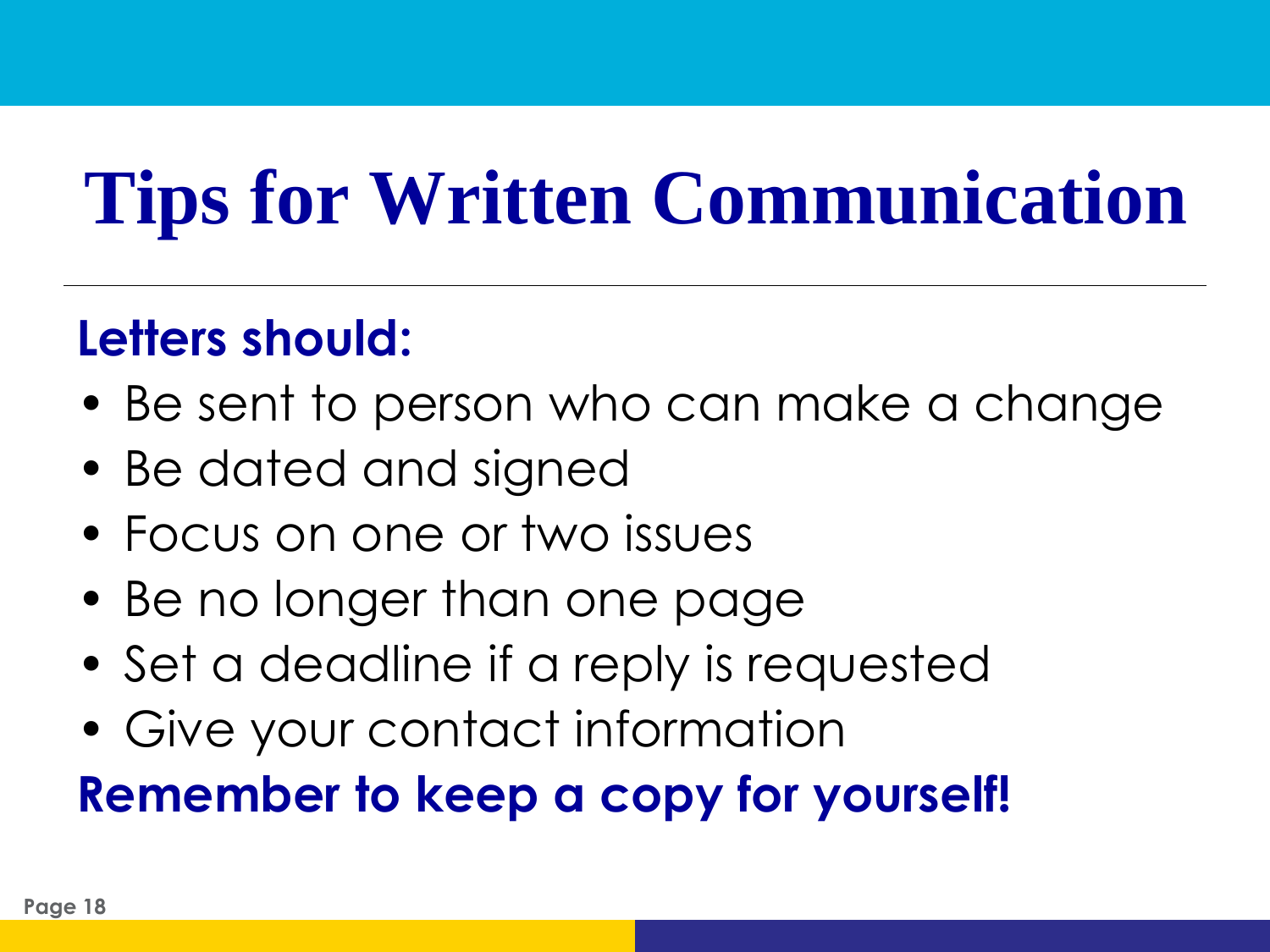## **When You Disagree**

- Disagree without being disagreeable
- Apologize if needed
- Separate the person from the problem
- Realize NO ONE has all the answers
- Make sure your facts are correct
- Choose your battles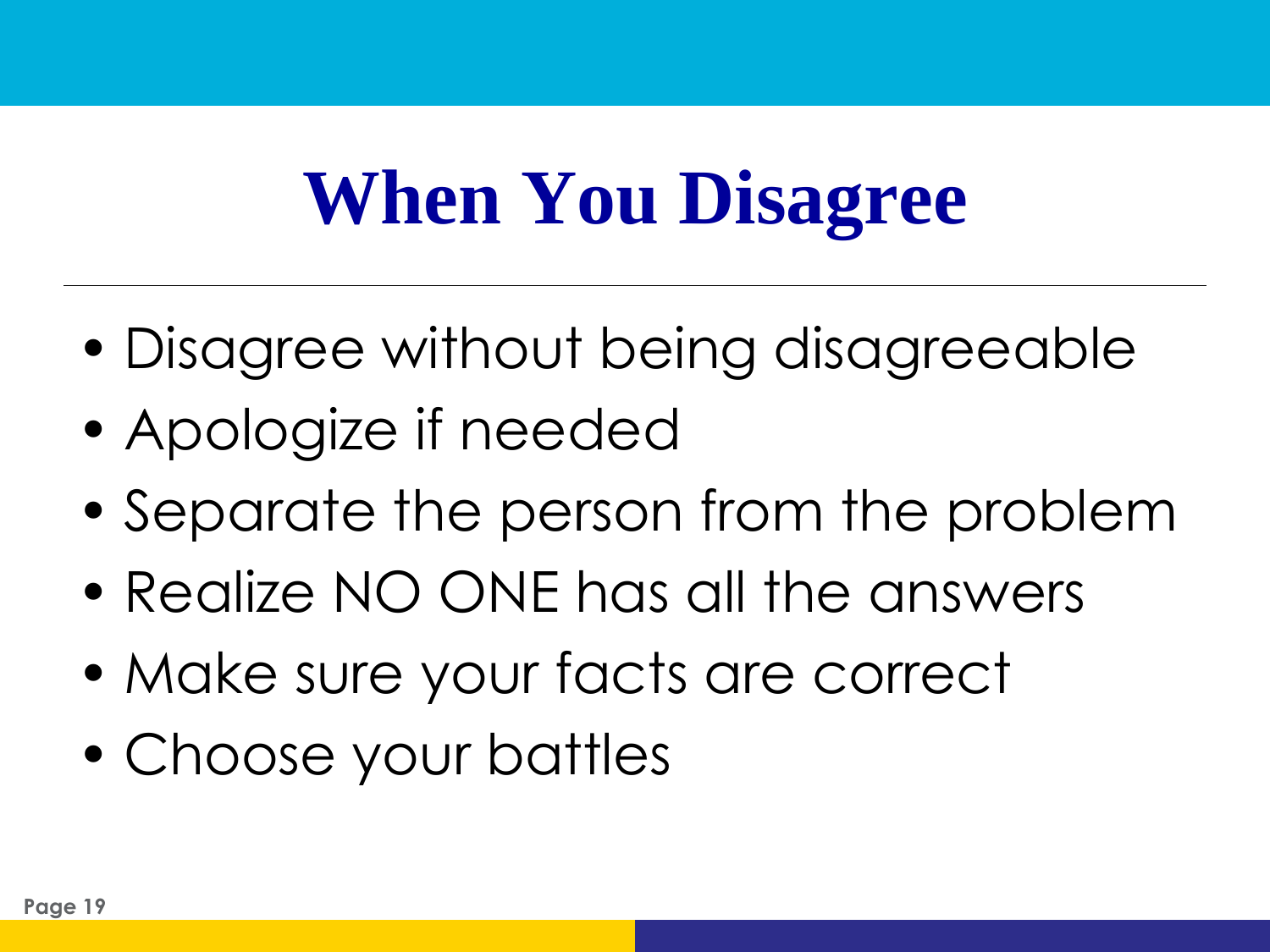## **Skill #6: Know How to Resolve Disagreements**

#### **Informal Processes:**

• Talk to people first

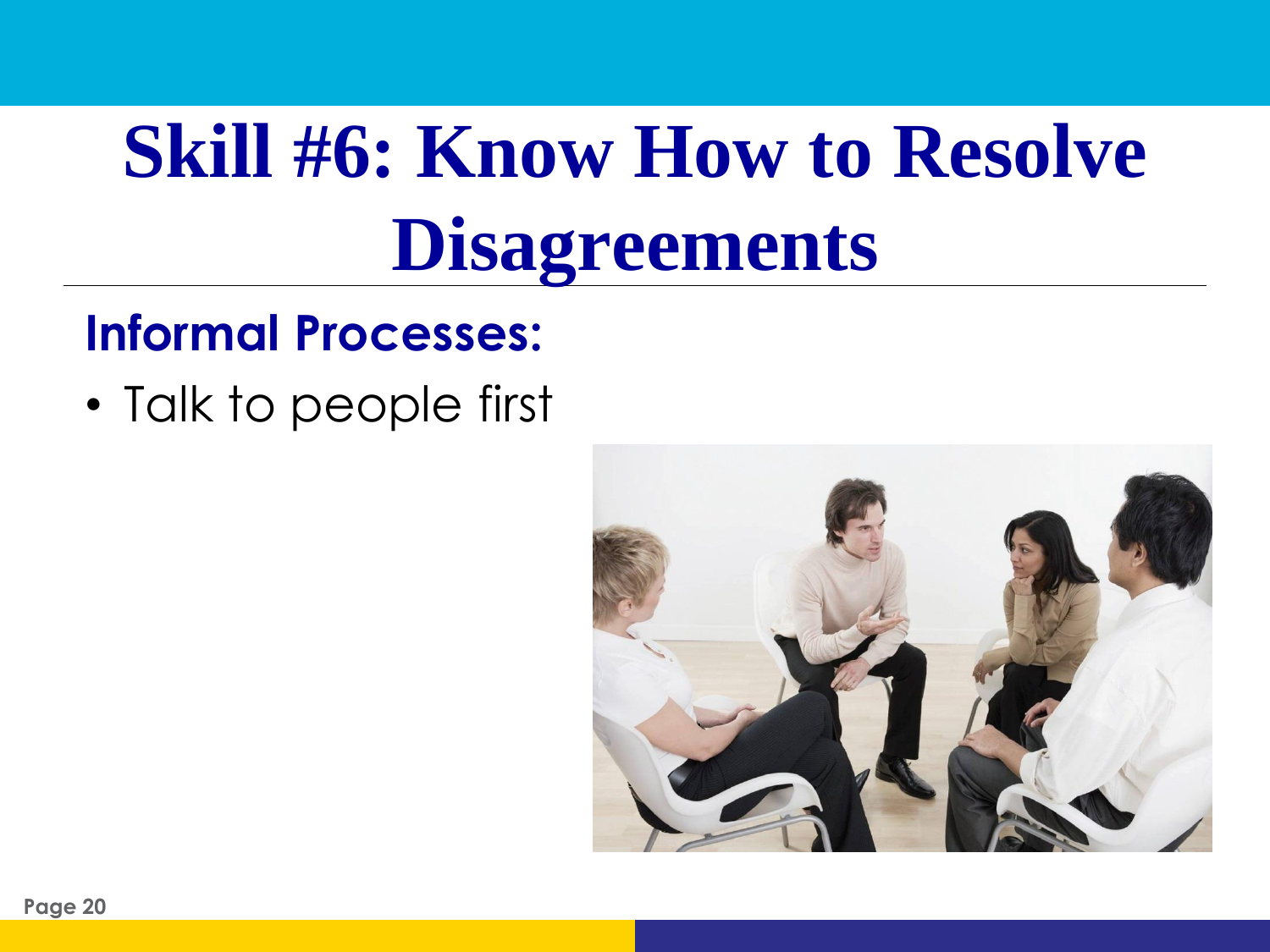# **Skill #6: Know How to Resolve Disagreements**

#### **Formal Processes:**

- Mediation
- Complaints
- Appeals

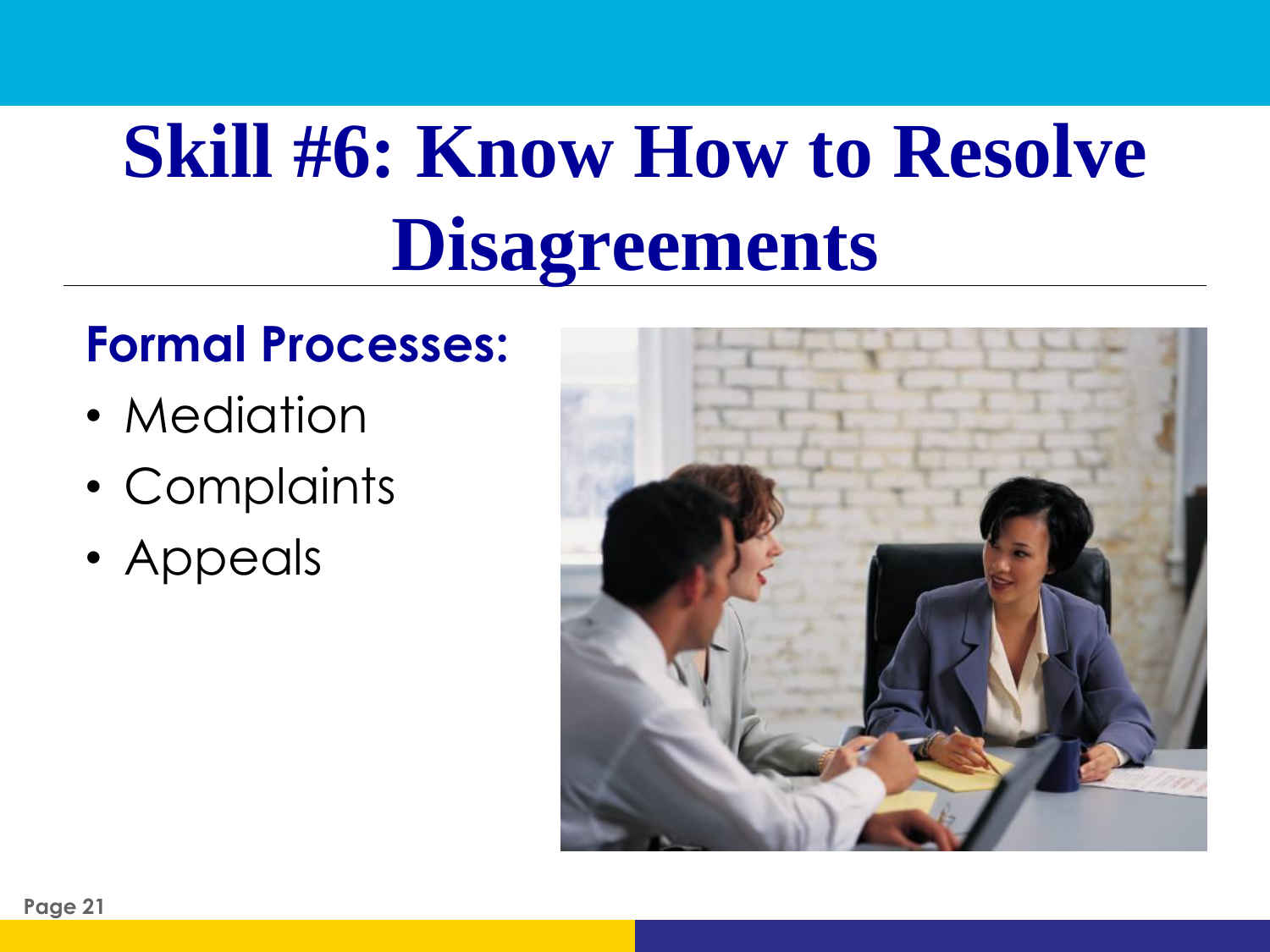## **Skills Checklist**

What have you learned?  $\checkmark$  is there a skill you hope to improve? Do you need more resources? Do you need more support?